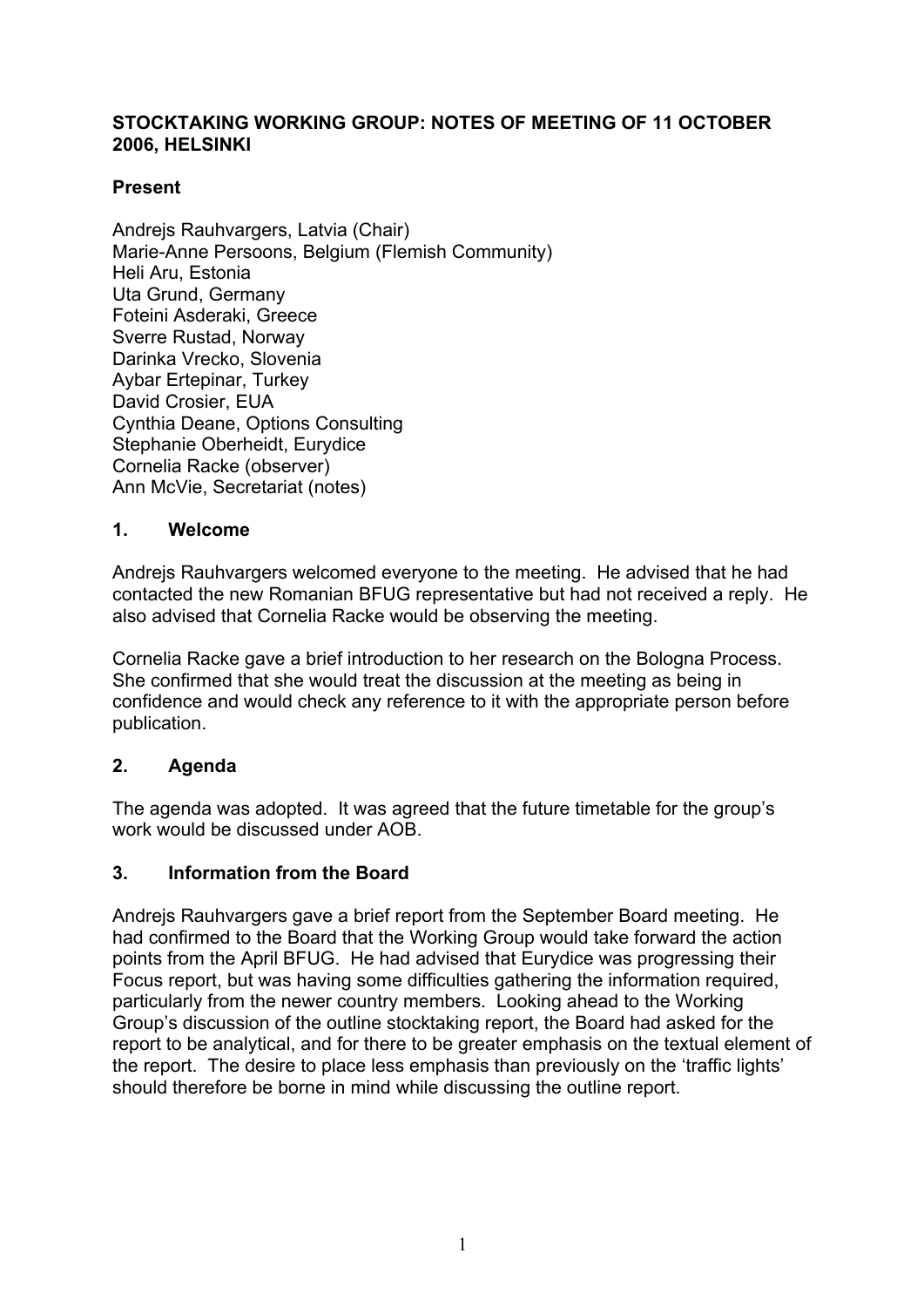## **4. Discussion of Report Outline**

Cynthia Deane introduced the draft report outline. She indicated that the basis of the report would be drawn from National Reports and the Eurydice Focus report, with information from Trends V, 'Bologna Through Student Eyes' and ENQA being used to validate the stocktaking data. The analysis would elaborate the stocktaking exercise, with the process benefiting this time from the fact that the indicators had been developed in advance of the data gathering task. Referring to the suggested chapter headings, she highlighted the need to make clear that the indicators had changed since the last stocktaking. There could not therefore be any direct read across to the previous exercise. The report would give an overview of the progress made since the previous exercise without referring to any individual countries. Where appropriate, there would be references to the reports from other working groups. The conclusions and recommendations would derive from the analysis, to inform the London Communiqué and future work. Given that there was more time to prepare the report, it would be helpful to discuss how best to present the scorecard data, to ensure they were useful to both the process as a whole and to individual countries.

In discussion the following points were made:

- There should be a clear link from the analysis to the recommendations.
- There was a need to bear in mind that progress was being assessed against the goals for 2010, as well as 2007.
- The individual country scorecards should be retained, augmented by a short text to put the results in context and allow explanation of steps being taken to make further progress.
- It might be appropriate to refer to individual countries in the text of the report if they provided an example of good practice.
- There was a need to emphasise the progressive nature of the indicators, explaining that they had been set against targets for 2007, not those of the previous exercise. Ultimately, the expectation was for all countries to complete all the Action Lines by 2010.
- Peer pressure was an important element of the Bologna Process.
- There should not be any repetition in the report. All references to the methodology would be in Chapter 2. The introduction and the summary should be kept separate.
- Chapter 3 should reflect the intergovernmental nature of the Bologna Process and differentiate clearly between the national and European Levels.
- There would need to be a comment on stocktaking on the social dimension, given the reference to the future stocktaking on this element in the Bergen Communiqué.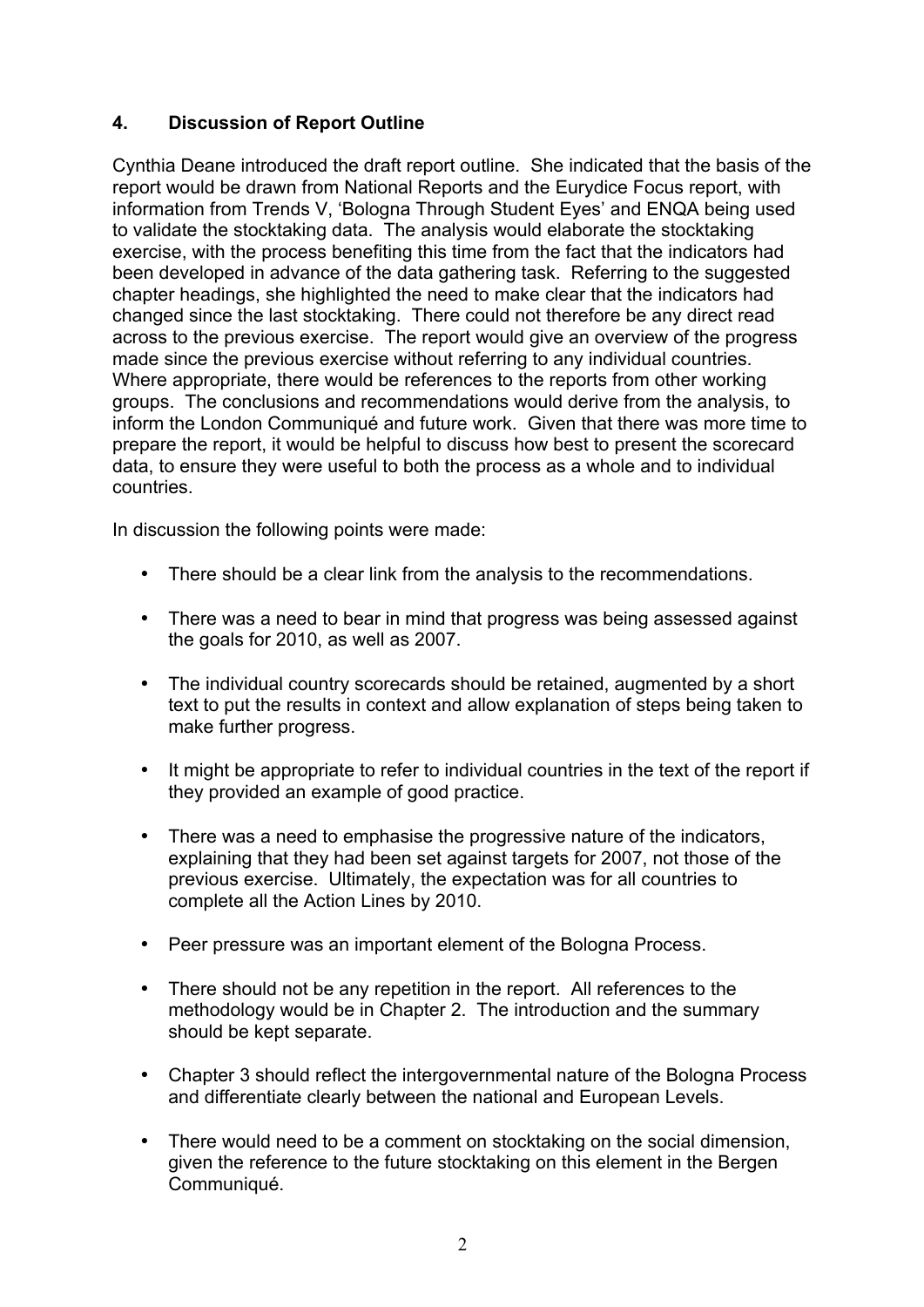• There might be a need to refer to 2010 in Chapter 4.

### *It was agreed that:*

*The current scorecard format would be retained, but might not include any summative scores. There would be some explanatory text to put each country scorecard in context. Table 3.1 would be retained.* 

*Further consideration would be given to the presentation of the data. The first draft report would be prepared to reflect the comments raised on the draft outline.*

*Cynthia Deane would produce the first draft of Chapter 3 for discussion at the February meeting of the working group. The arrangements for drafting the conclusions and recommendations would be agreed following discussion of the first draft report.*

*The National Reports would be on the public sections of the Bologna website. All other documents would be on the password protected section of the website.*

### **5. Information from Eurydice**

Stephané Oberheidt gave an update on the preparation of the Focus report. While around 3 contributions were still required, overall, good progress was being made. Pre-final descriptions by country were expected to be available for circulation around mid-November, together with the first draft summary.

Work on student support stats had been delayed and was only being started now. Early indications were that it would not be possible to produce comparative data, and that the report would describe the situation in each country.

Work on the governance report had been deferred, due to the heavy workload being placed on the Eurydice network.

### **6. AOB**

### **Timetable**

The timetable for the group's future work was reviewed and a number of amendments made. The updated timetable would be circulated to all group members for info.

### **Trends V**

David Crosier gave an update on Trends V. The analysis of the questionnaire was well underway, the results of which could be made available to the group.

Site visits had started, to augment the data from questionnaires. In particular, site visits would be used to gather more information about the situation in the newer member committees.